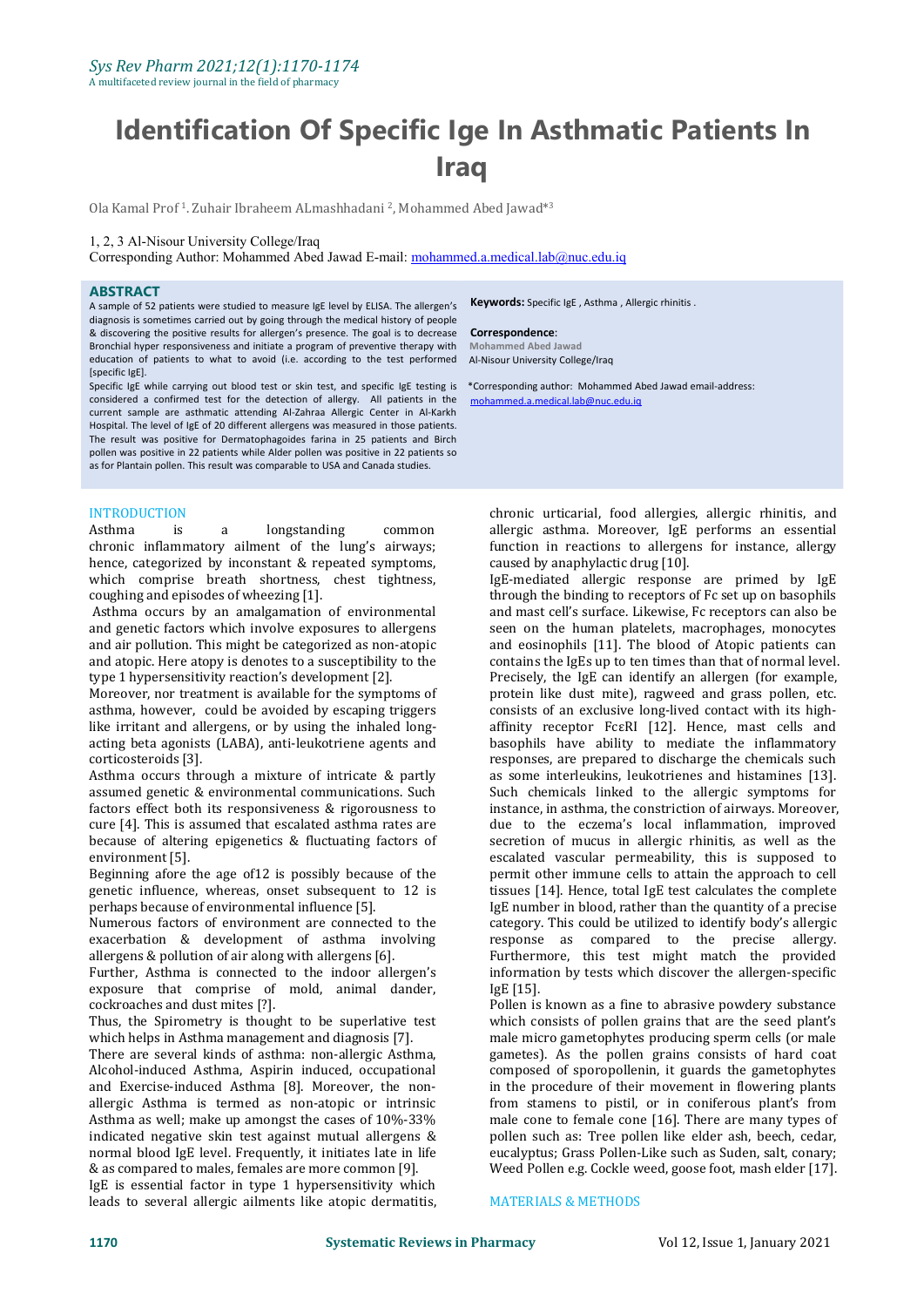Fifty two blood sample had been collected from patients visiting Alzahraa Allergic Centers in Alkarkh Hospital and Specific IgE was measured in those samples using ELISA technique for <sup>20</sup> different allergens. **Materials**

- 
- 1. Start solution (buffered protein solution)<br>2. Anti-IgE antibody (monoclonal antibody Anti-IgE antibody (monoclonal antibody labeled with  $\qquad \qquad$  7.<br>ligand) ligand)
- 3. Enzyme-labelled anti ligand (ligand conjugated to alkaline phosphatase)<br>Substrate solution (5
- 4. Substrate solution (5 bromo-4chloro- 3indolylphosphate and 4nitrobule tetrazolium)
- 5. Washing buffer (phosphate buffer, pH 7.4). **Procedure**

- 1. The membrane was washed with 1ml wash buffer
- 2. Two hundred & fifty  $\mu$  of start solution was added many patients who a and mixed for 1 min on 30 rpm since is their rigorousness. and mixed for 1min on 30 rpm
- 3. Two hundred µl of serum was added into membrane from one end and mixed for 60min on 30rpm
- 4. The membrane was washed with 250 ul of wash buffer and mixed for 5min on 30rpm
- Two hundred & fifty ul of anti-IgE antibody was added and mixed for 45min on 30rpm
- 6. Two hundred & fifty µl of enzyme ligand-anti ligand was added and mixed for 20min on 30 rpm
- Two hundred & fifty µl of substrate solution was added and mixed for 20 min on 30rpm and wait to dry before reading IgE level in the device

### RESULTS & DISCUSSION

#### **Distribution of Allergen among Asthmatic Patients**

In this research, we have collected blood sample of 52 asthmatic patients suffering from asthma and through the case our statistical work for the most allergen and how many patients who are allergic to this allergen and what

### **Table 1:** Type and percentage of Allergen among the **suited patients**

| <b>Allergens</b>                  | <b>Number of patients</b> |  |
|-----------------------------------|---------------------------|--|
| Dermatophagoides farina           | 25                        |  |
| Birch pollen                      | 22                        |  |
| Alder pollen                      | 22                        |  |
| Plantain pollen                   | 22                        |  |
| Oak pollen                        | 19                        |  |
| Mug wart pollen                   | 19                        |  |
| Rey pollen                        | 16                        |  |
| Dog epithelia                     | 16                        |  |
| Dermatophagoides<br>Pteronyssinus | 15                        |  |
| Hazel pollen                      | 14                        |  |
| Timothy Grass pollen              | 12                        |  |
| Cat epithelia                     | 12                        |  |
| Horse epithelia                   | 11                        |  |
| Aspergillus fumigatus             | 9                         |  |
| Alternaria alternata              | 8                         |  |
| Cladosporium herbarum             | 5                         |  |
| Penicillium notatum               | 3                         |  |
| Rabbit epithelia                  | $\mathbf{1}$              |  |
| Guinea epithelia                  | $\theta$                  |  |
| Hamster epithelia                 | $\mathbf{0}$              |  |

The most allergen which noticed was Dermatophagoides farina so as birch pollen and alder pollen. These results are listed in Table 1.

The current results showed that no sensitization was noticed among the asthmatic patients; against both Guinea pig a Hamster epithelia since the Iraqi people don't breed and care for these two animals as domestic pets. On the other hand, it was noticed that there were some types of pollen in Iraq similar to that in Canada and USA that people are allergic to like Brich, Platain, Alder, Rey and Timothy grass pollen. However, in USA the common Ragweed is the main cause of weed allergy.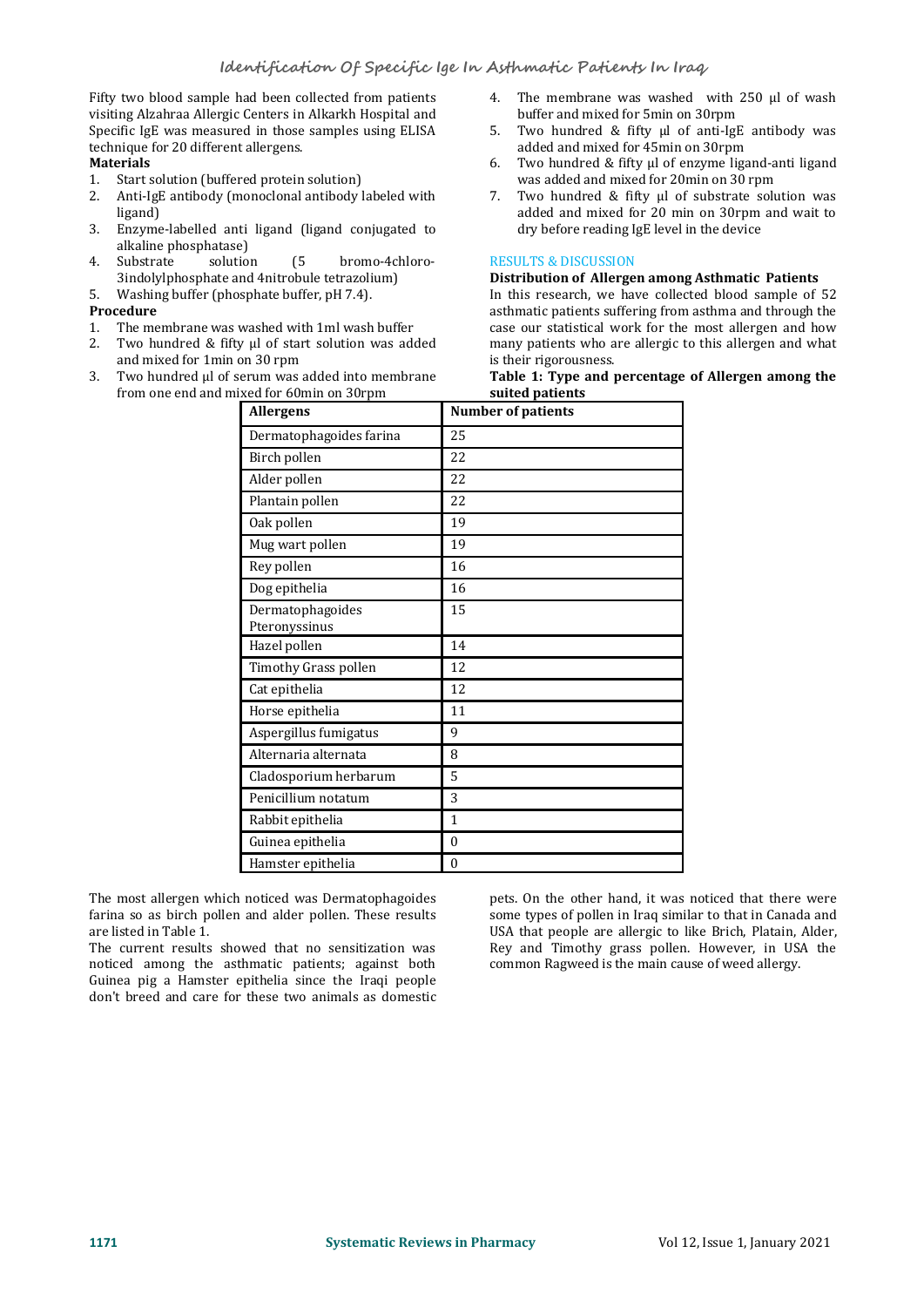

#### **Figure 1: A diagram shows number of asthmatic patients in Iraq for each allergen Classification of IgE Levels**

Concentration of IgE was distributed into classes as shown in Table 2 below. In the table the classes are ranged from (0-6) [i.e. from <0.35 up to more than 100 Pg.  $\binom{m}{2}$  $/m$ !?]

# **Table 2: Classification of IgE concentration**

| Class    | Conc. of IgE | Explanation                           |
|----------|--------------|---------------------------------------|
| $\theta$ | < 0.35       | No specific antibody detection        |
|          | $0.35 - 0.7$ | Very weak antibody concentration      |
|          | $0.7 - 3.5$  | weak antibody concentration           |
| 3        | $3.5 - 17.5$ | clear antibody concentration          |
| 4        | $17.5 - 50$  | strong antibody concentration         |
|          | $50 - 100$   | very strong antibody concentration    |
| 6        | $\geq 100$   | Extremely high antibody concentration |

#### **Distribution of Highest Allergens cases according to IgE Classes**

Table 3 and figure 2 showed the frequency of IgE classes among Dermatophagoides farina allergen cases. These data illustrated that class 0 is dominant one (27 cases) **Distribution of Highest Allergens cases according to**<br> **lgE Classes** (i.e.  $\geq 100 \text{ pg}$ . / ml) was recorded in 4 cases only.<br>
Table 3 and figure 2 showed the frequency of IgE classes **Table 3: Distribution of IgE class** 

(i.e. <sup>≥</sup> <sup>100</sup> Pg. / ml) was recorded in <sup>4</sup> cases only. **Table 3: Distribution of IgE classes within the main**

**allergen Drematophagides farina**

Highest Allergen Class <sup>0</sup> <sup>1</sup> <sup>2</sup> <sup>3</sup> <sup>4</sup> <sup>5</sup> <sup>6</sup>



Dermatophagoides farina 27 4 12 3 2 0 4



The confirmation of the measures' efficiency prevention is weak for the development of asthma. Hence, WHO

(World Health Organization) suggested declining risk like perfumes, chemical irritation, air pollution, tobacco smoke & inhibits the infection of lower respiratory tract.Several other promising efforts comprise of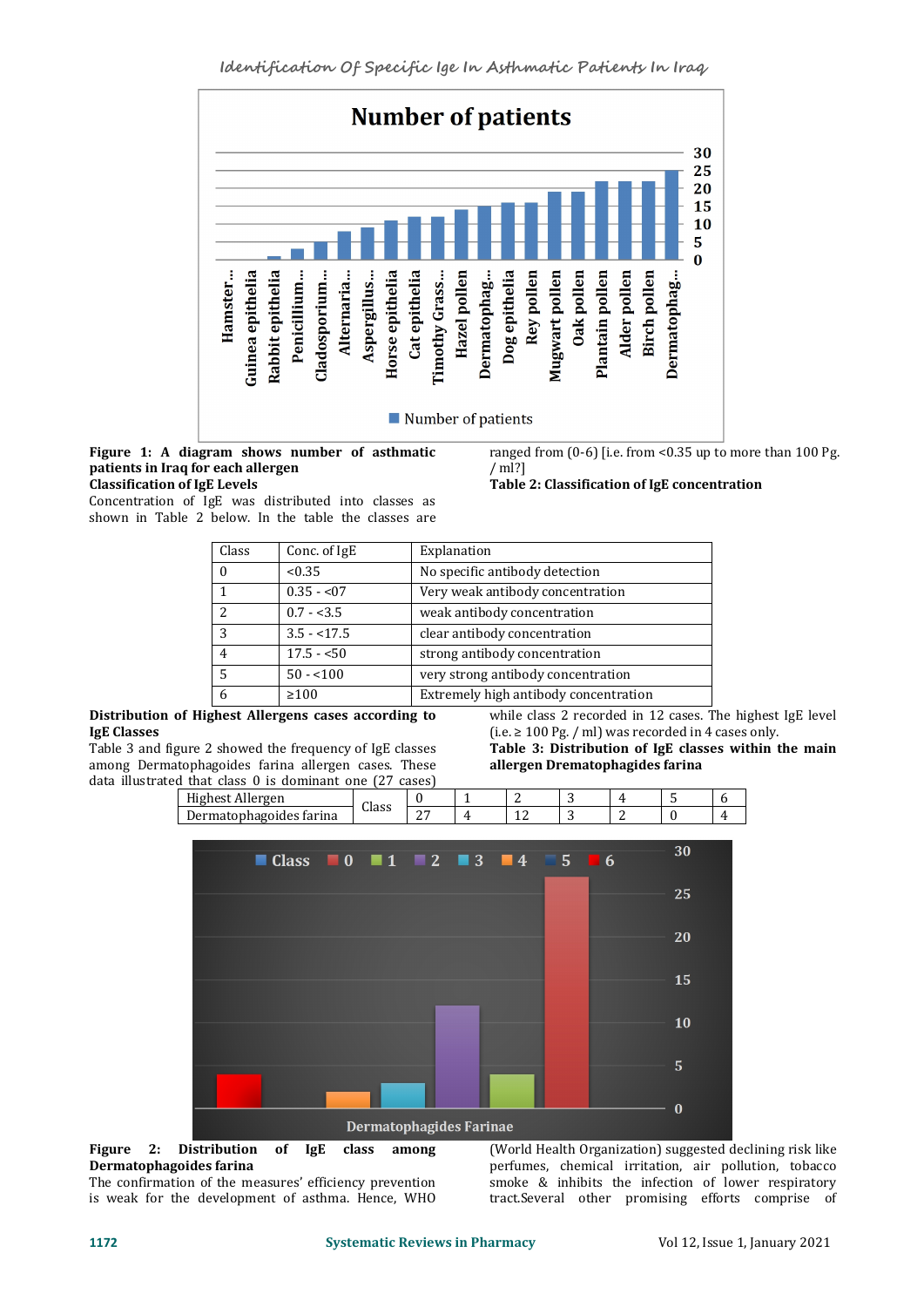restrictive smoke contact in [breastfeeding,](about:blank) utero, & augmented exposure to huge families or daycare, however, no single one of them are extremely supported to be mentioned for such indication [18-19].

Primary pet exposure might be valuable. Therefore, the outcomes from the exposure to pets are convincing at other times & are just suggested the removal of pets from home, in case if, an individual comprise symptoms of allergies to those pets [20-22].

Dietary restrictions all through pregnancy or while breast feeding is not considered efficient, therefore, not suggested [23-24]. Thus, decreasing or eradicating the compounds might be effective as these are recognized to sensitive people from place of work. Moreover, this is not yet clear that either vaccinations of annual [influenza](about:blank)<br>impact the exacerbations' risks. Though, the impact the exacerbations' risks. immunization is recommended by World Health Organization. Likewise, the ban of smoking effective to reduce the asthma exacerbations [25-26].

# **CONCLUSION**

It is essential to perform specific IgE test on patients suffering from Asthma and Allergic rhinitis to avoid the consecutive agent when knowing this the patient can avoid the specific allergen to decrease the Bronchial irritation and mucus over secretion which causes the distressing symptoms in patient.

The allergen differ in each country from the other, in western countries the main allergen can sing allergy are pet epithelia like Guinea, Hamster, Rabbit, Dog, Cat, Horse Horse

While in our country it is mostly Dermatophago ides Farinac.

### **REFERENCES**

- 1. Dietert RR. Maternal and childhood asthma: risk factors, interactions, and ramifications. Reproductive Current opinion in allerg<br>toxicology. 2011 Sep 1; 32(2):198-204. 2016 Jun 1; 16(3):231-6. toxicology. 2011 Sep 1; 32(2):198-204.
- 2. Tan DJ, Walters EH, Perret JL, Lodge CJ, Lowe AJ, Matheson MC, Dharmage SC. Age-of-asthma onset as a determinant of different asthma phenotypes in adults: a systematic review and meta-analysis of the literature. Expert review of respiratory medicine.<br>2015 Jan 2; 9(1):109-23.
- 3. Kelly FJ, Fussell JC. Air pollution and airway disease. Clinical & Experimental Allergy. 2011 Aug; 41(8):1059-71.
- 4. Lemanske Jr RF, Busse WW. Asthma: clinical expression and molecular mechanisms. Journal of Allergy and Clinical Immunology. 2010 Feb 1; 125(2):S95-102.
- 5. Ahluwalia SK, Matsui EC. The indoor environment and its effects on childhood asthma. Current opinion in allergy and clinical immunology. 2011 Apr 1; 11(2):137-43.
- 6. Bornehag CG, Nanberg E. Phthalate exposure and asthma in children. International journal andrology. 2010 Apr; 33(2):333-45.
- 7. Elward, Graham Douglas, Kurtis S. (2010). Asthma. London: Mansell Pub. pp. 27–29.
- 8. Ober C, Hoffjan S. Asthma genetics 2006: the long and winding road to gene discovery. Genes & Immunity. 2006 Mar; 7(2):95-100.
- 9. Halapi E, Bjornsdottir US. Overview on the current status of asthma genetics. The clinical respiratory journal. 2009 Jan; 3(1):2-7.
- 10. Martinez FD. Genes, environments, development and asthma: a reappraisal.European Respiratory Journal. 2007 Jan 1; 29(1):179-84.
- 11. Yawn BP. Factors accounting for asthma variability: achieving optimal symptom control for individual patients. Primary Care Respiratory Journal. 2008 Sep; 17(3):138-47.
- 12. Peters SP. Asthma phenotypes: non-allergic (intrinsic) asthma. The Journal of Allergy and Clinical Immunology: In Practice. 2014 Nov 1; 2(6):650-2.
- 13. Mitropoulou AN, Bowen H, Dodev TS, Davies AM, Bax HJ, Beavil RL, Beavil AJ, Gould HJ, James LK, Sutton BJ. Structure of a patient-derived antibody in complex with allergen reveals simultaneous conventional and super antigen-like recognition. Proceedings of the National Academy of Sciences. 2018 Sep 11; 115(37):E8707-16.
- 14. McCloskey N, Beavil AI, Gould HI, Fear D, Beavil RL, Sutton RB, Smurthwaite L, Coker RH. The biology of IGE and the basis of allergic disease. Annual review of immunology. 2002 Dec 30.
- 15. Takhar P, Smurthwaite L, Coker HA, Fear DJ, Banfield GK, Carr VA, Durham SR, Gould HJ. Allergen drives class switching to IgE in the nasal mucosa in allergic rhinitis. The Journal of Immunology. 2005 Apr 15; 174(8):5024-32.
- 16. Mamane A, Raherison C, Tessier JF, Baldi I, Bouvier G. Environmental exposure to pesticides and respiratory health. European Respiratory Review. 2015 Sep 1; 24(137):462-73.
- 17. Baur X, Sigsgaard T, Aasen TB, Burge PS, Heederik D, Henneberger P, Maestrelli P, Rooyackers J, Schlünssen V, Vandenplas O, Wilken D. Guidelines for the management of work-related asthma.
- 18. Lodge CJ, Dharmage SC. Breastfeeding and perinatal exposure, and the risk of asthma and allergies. Current opinion in allergy and clinical immunology.
- 19. Banderali G, Martelli A, Landi M, Moretti F, Betti F, Radaelli G, Lassandro C, Verduci E. Short and long term health effects of parental tobacco smoking during pregnancy and lactation: a descriptive review. Journal of translational medicine. 2015 Dec; 13(1):327.
- 20. Bufford JD, Gern JE. Early exposure to pets: good or bad? Current allergy and asthma reports. 2007 Sep 1; 7(5):375-82.
- 21. Chen YC, Tsai CH, Lee YL. Early-life indoor environmental exposures increase the risk of childhood asthma. International journal of hygiene and environmental health. 2011 Dec 1; 215(1):19-25.
- 22. Burbank AJ, Sood AK, Kesic MJ, Peden DB, Hernandez ML. Environmental determinants of allergy and asthma in early life. Journal of Allergy and Clinical Immunology. 2017 Jul 1; 140(1):1-2.
- 23. Bunyavanich S, Rifas-Shiman SL, Platts-Mills TA, Workman L, Sordillo JE, Camargo Jr CA, Gillman MW, Gold DR, Litonjua AA. Peanut, milk, and wheat intake during pregnancy is associated with reduced allergy and asthma in children. Journal of Allergy and Clinical Immunology. 2014 May 1; 133(5):1373-82.
- 24. Netting MJ, Middleton PF, Makrides M. Does maternal diet during pregnancy and lactation affect outcomes in offspring? A systematic review of food based approaches. Nutrition. 2014 Nov 1;30(11- 12):1225-41.
- 25. Kramarz P, DeStefano F, Gargiullo PM, Davis RL, Chen RT, Mullooly JP, Black SB, Shinefield HR, Bohlke